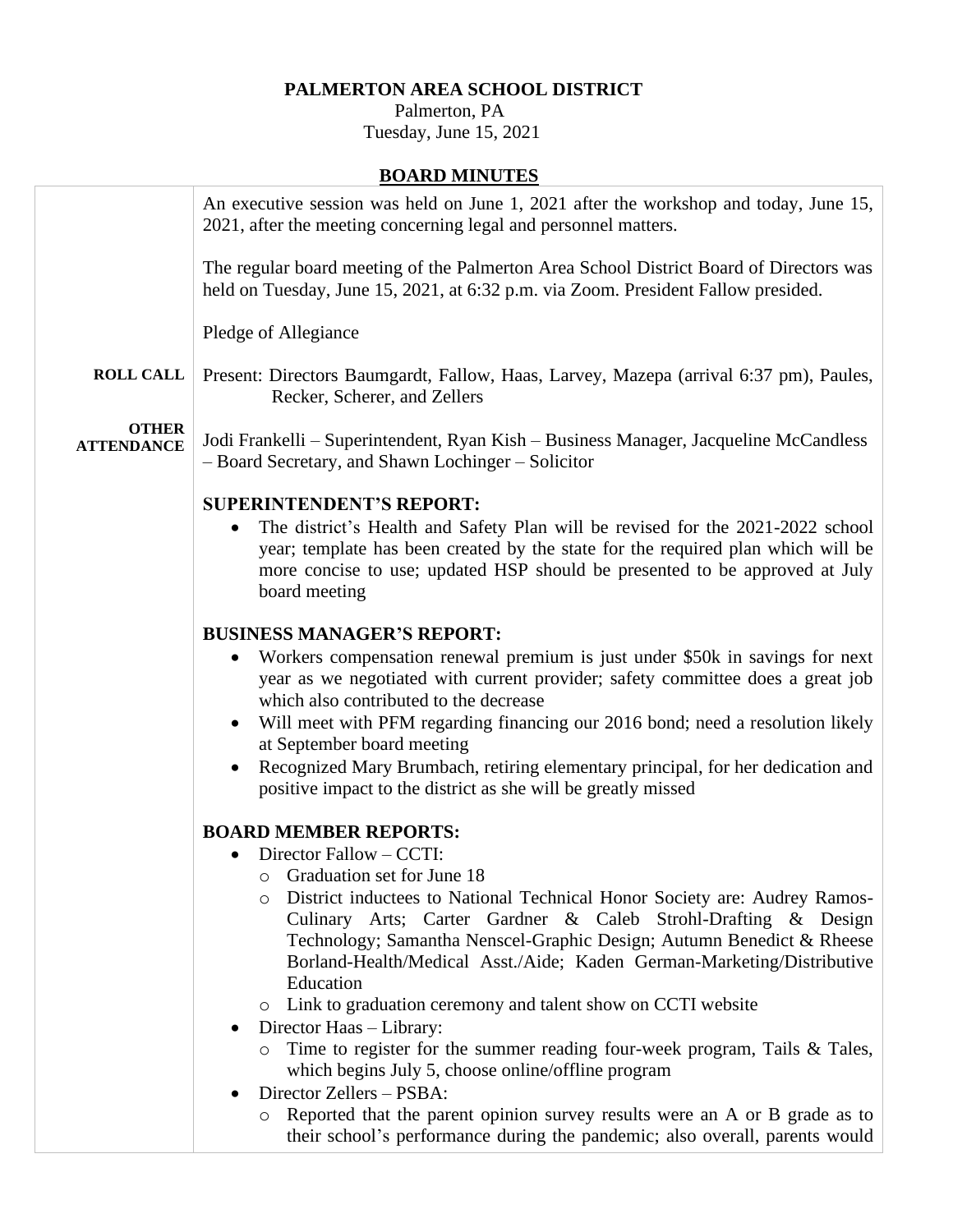|                                                       | choose traditional public school for their children<br>Public comment period is open to residents to provide input on new state<br>Science standards proposals<br>Director Larvey – LCCC:                                                                                                                                                           |
|-------------------------------------------------------|-----------------------------------------------------------------------------------------------------------------------------------------------------------------------------------------------------------------------------------------------------------------------------------------------------------------------------------------------------|
|                                                       | Extracurriculars and sports back on schedule for 2021-22 school year<br>$\circ$                                                                                                                                                                                                                                                                     |
|                                                       | <b>OLD BUSINESS:</b>                                                                                                                                                                                                                                                                                                                                |
|                                                       | Discussion regarding how to resume in-person board meetings going forward;<br>live streaming, Zoom, and closed captioning and costs analyzed and debated as to<br>whether to include once meetings are in person; consensus was to try live<br>steaming/Zoom for July meeting and see what interest/attendance is like from the<br>public           |
|                                                       | <b>PUBLIC PARTICIPATION:</b>                                                                                                                                                                                                                                                                                                                        |
|                                                       | None<br>٠                                                                                                                                                                                                                                                                                                                                           |
| <b>CONSENT</b><br><b>AGENDA</b>                       | Director Baumgardt moved, seconded by Director Larvey, to approve the attached consent<br>agenda.                                                                                                                                                                                                                                                   |
|                                                       | Aye Votes: All Directors Present.                                                                                                                                                                                                                                                                                                                   |
|                                                       | Nay Votes: None. Motion Carried.                                                                                                                                                                                                                                                                                                                    |
|                                                       | <b>CONSENT AGENDA:</b>                                                                                                                                                                                                                                                                                                                              |
| <b>BOARD MINUTES</b>                                  | Approved Board Meeting Minutes from May 19, 2021                                                                                                                                                                                                                                                                                                    |
| <b>FINANCIAL</b><br><b>REPORTS</b>                    | <b>Approved Accounts Payable Reports</b>                                                                                                                                                                                                                                                                                                            |
|                                                       | <b>Approved Treasurer's Reports</b>                                                                                                                                                                                                                                                                                                                 |
| <b>BUDGET</b><br><b>TRANSFERS</b>                     | Approved budget transfers                                                                                                                                                                                                                                                                                                                           |
| <b>DEPOSITORIES</b><br><b>DESIGNATED</b>              | Approved, in accordance with Section 621, PA Public School Code of 1949, the<br>following depositories for the funds of the Palmerton Area School District in the 2021-<br>2022 fiscal year: First Northern Bank & Trust, Pennsylvania Local Government<br>Investment Trust (PLGIT), and Pennsylvania School District Liquid Asset Fund<br>(PSDLAF) |
| <b>WORKERS</b><br><b>COMPENSATION</b>                 | Approved the 2021-2022 workers compensation coverage through CM Regent Insurance<br>Company at a cost of \$70,609 compared to an expiring premium of \$119,634                                                                                                                                                                                      |
| <b>STUDENT</b><br><b>ACCIDENT</b>                     | Approved the 2021-2022 student accident coverage through Axis Insurance Company at<br>a cost of \$38,541. There is no change from the expiring premium.                                                                                                                                                                                             |
| <b>VOLUNTARY</b><br><b>STUDENT</b><br><b>ACCIDENT</b> | Approved the 2021-2022 voluntary student accident coverage through Axis Insurance<br>Company for the period of August 7, 2021 to August 7, 2022                                                                                                                                                                                                     |
| <b>HOMESTEAD/</b><br><b>FARMSTEAD</b>                 | Approved the 2021-2022 Homestead and Farmstead Exclusion Resolution                                                                                                                                                                                                                                                                                 |
|                                                       |                                                                                                                                                                                                                                                                                                                                                     |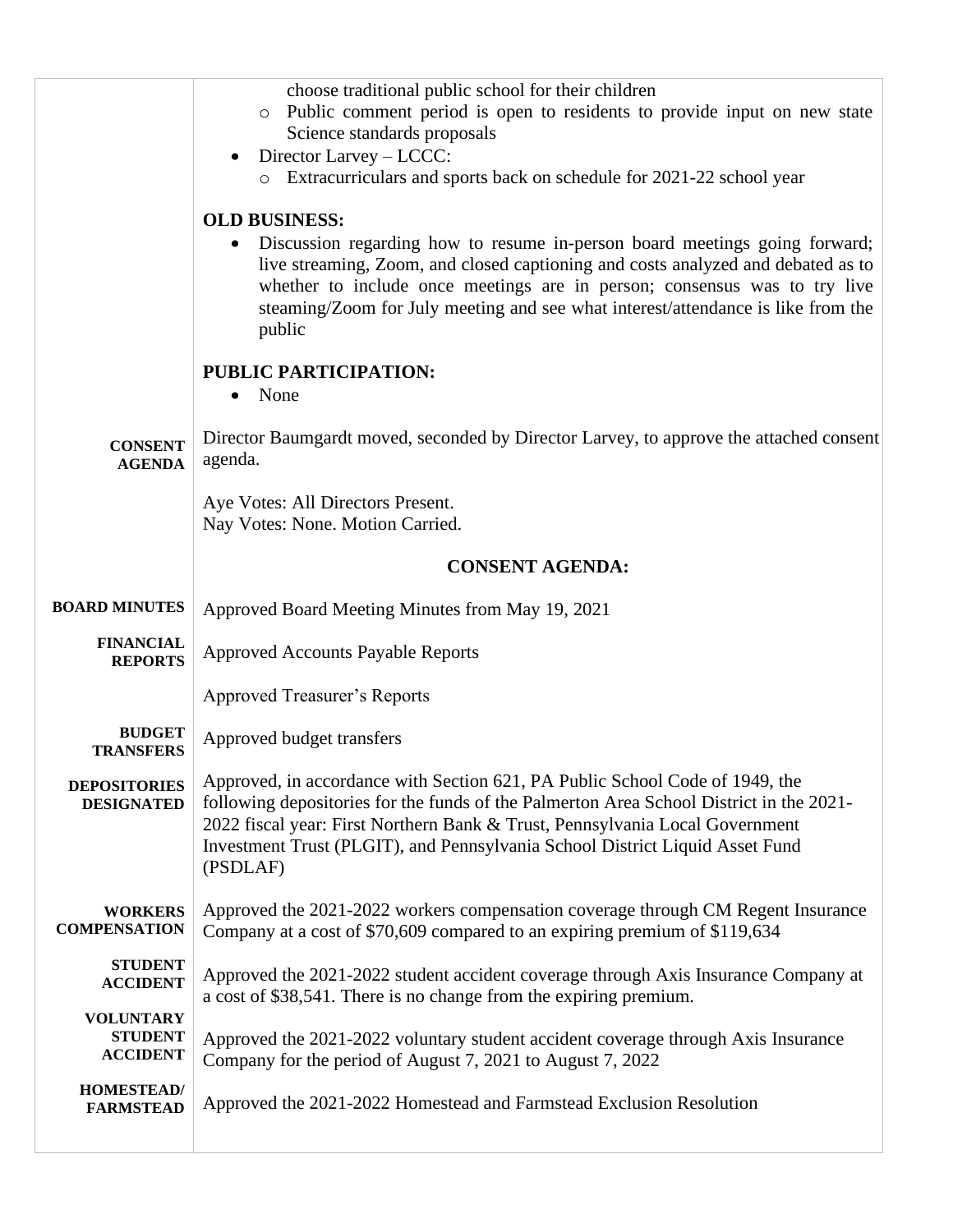| <b>TAX DUPLICATES</b>                                                            | Granted permission to release 2021 Tax Duplicates to the respective tax collectors for the<br>fiscal year beginning July 1, 2021                                                                                                                                                                                                               |
|----------------------------------------------------------------------------------|------------------------------------------------------------------------------------------------------------------------------------------------------------------------------------------------------------------------------------------------------------------------------------------------------------------------------------------------|
| <b>MAKE &amp;</b><br><b>RELEASE</b><br><b>PAYMENTS</b>                           | Approved the Superintendent and Business Manager to make and release payments for<br>the remaining June accounts payable                                                                                                                                                                                                                       |
| <b>REAL ESTATE</b><br><b>TAX UNIVERSAL</b><br><b>INSTALLMENT</b><br>PAYMENT PLAN | Approved resolution #6.15.21 per the Real Estate Tax Universal Installment Payment<br>Plan Resolution to use the following installment dates for the collection of the 2021 Real<br><b>Estate Taxes</b>                                                                                                                                        |
| <b>MACHINERY</b><br><b>MAINTENANCE</b>                                           | Approved the machinery maintenance contract with Shop Specialties, Inc. for the 2021-<br>2022 school year in the amount of \$1,450                                                                                                                                                                                                             |
| <b>BONDING</b><br><b>AMOUNTS</b>                                                 | Approved the following bonding amounts for the 2021-2022 fiscal year: Board President<br>\$100,000, Board Vice President \$100,000, Board Secretary \$100,000, Board Treasurer<br>\$100,000, Superintendent \$100,000, Business Manager \$100,000, Employee Theft<br>\$5,000, Forgery or Alteration \$100,000                                  |
| FISCAL YR.<br><b>BUDGET</b><br><b>TRANSFERS</b>                                  | Approved all budget transfers for the fiscal year ending June 30, 2021 in order to comply<br>with audit requirements. The Board will be provided with an itemized listing of all<br>required budget transfers upon completion of the 2020-2021 audit.                                                                                          |
| <b>GIANT DONATION</b>                                                            | Accepted the donation from The Giant Company in the amount of \$5,810.81 as part of<br>their "Feeding School Kids Initiative" to be used for outstanding student lunch debt                                                                                                                                                                    |
| <b>FUND TRANSFERS</b>                                                            | Approved the estimated transfer of \$485.00 from the General Fund to the Fund Service<br>Fund to pay the additional outstanding student lunch balances not covered by the<br>donation. Exact amount to be determined at the conclusion of the current fiscal year.                                                                             |
|                                                                                  | Approved the transfer of \$3,270.47 from the General Fund to the Fund Service Fund for<br>uncollectable bad debt owed by inactive students. Exact amount to be determined at the<br>conclusion of the current fiscal year.                                                                                                                     |
| <b>PRINCIPAL</b><br><b>RETIREMENT</b>                                            | Accepted the retirement of Mary Brumbach, S.S. Palmer/Parkside Principal, effective<br>July 1, 2021                                                                                                                                                                                                                                            |
| <b>TENURE</b>                                                                    | Approved tenure status for the following teachers who have attained 3 years of<br>satisfactory performance ratings with the Palmerton Area School District:<br>Brianna Bush<br>$\bullet$<br>Amanda Cappella<br>Susan Dellicker<br><b>Rachel Harry</b><br>$\bullet$<br>Kristina Himmelwright<br>Joshua Rake<br>$\bullet$<br><b>Tyler Svetik</b> |
| <b>HORIZONTAL</b><br><b>MOVEMENTS</b>                                            | Approved the following column movement effective first semester of 2021-2022 school<br>year:<br>Matthew Kosciolek from Master's to Master's +15                                                                                                                                                                                                |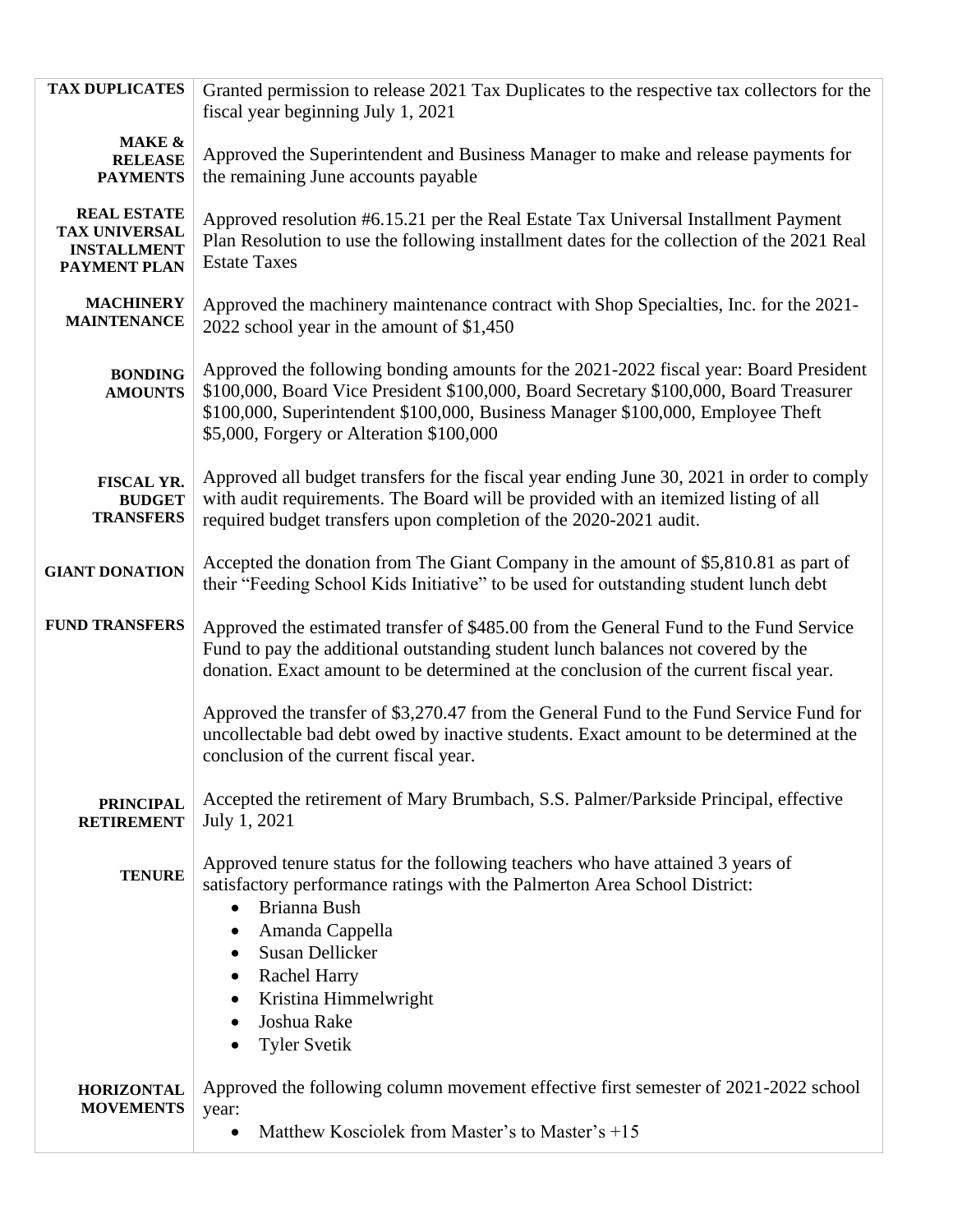|                                                         | Karoline Anthony from Master's to Master's $+15$<br>$\bullet$<br>Lauren Michalik from Bachelor's +24 to Master's<br>$\bullet$                                                      |
|---------------------------------------------------------|------------------------------------------------------------------------------------------------------------------------------------------------------------------------------------|
| <b>CUSTODIANS</b><br><b>HIRED</b>                       | Approved Robin Klock as full-time custodian at Towamensing Elementary at a rate of<br>\$45,180 per year prorated effective July 12, 2021                                           |
|                                                         | Approved Scott Bierman as part-time flex-time custodian at a rate of \$14.67 per hour<br>effective June 28, 2021                                                                   |
| <b>SUMMER SCHOOL</b><br><b>STAFF</b>                    | Approved the following staff to work in the summer school program from July 13, 2021<br>through August 5, 2021:                                                                    |
|                                                         | Elementary Teachers at \$33.00/hour: Felicia Fischer; Jessica Hansen; Jodi<br>$\bullet$<br>Kocher; Kimberly Nenscel; Morgan Hesse; Lori Smith                                      |
|                                                         | Secondary Teachers at \$33.00/hour: Jeana Baumgardt; Lisa Failla; Tammy Muniz<br>Instructional Assistants at current rate of pay: Elizabeth Campbell; Eileen Long;<br>Mary Stahler |
|                                                         | Health Room Technician at current rate of pay: Michelle Bisbing effective for<br>$\bullet$<br>August 3-5, 2021                                                                     |
| <b>SUMMER</b><br><b>EMPLOYEE</b>                        | Approved Jacob Green as summer employee at the rate of \$7.25/hour, not to exceed 28<br>hours a week, effective June 16, 2021 through August 19, 2021                              |
| <b>FIELD HOCKEY</b><br><b>VOLUNTEER</b><br><b>COACH</b> | Approved Abigail Everett as volunteer assistant field hockey coach for the 2021-2022<br>season effective June 16, 2021                                                             |
| <b>UNCOMPENSATED</b><br><b>LEAVE</b>                    | Approved one day of uncompensated leave on May 21, 2021 for employee #521                                                                                                          |
| <b>MARCHING BAND</b><br>ASST.                           | Approved Chrissy Rehatchek as HS marching band assistant for the 2021-2022 school<br>year with a stipend of \$2,604 effective June 16, 2021                                        |
| RESIGNATIONS                                            | Accepted the following resignations:                                                                                                                                               |
|                                                         | Timothy Lynch as Interim Principal at S.S. Palmer/Parkside effective at the end<br>$\bullet$<br>of the 2020-2021 school year                                                       |
|                                                         | Kendra Smiley as instructional assistant effective at the end of the 2020-2021<br>$\bullet$<br>school year                                                                         |
|                                                         | Shannon Ledo as cafeteria worker effective June 9, 2021<br>$\bullet$                                                                                                               |
|                                                         | Samantha Stevens as part-time custodian effective May 28, 2021<br>$\bullet$                                                                                                        |
| <b>IA SUB</b>                                           | Approved Kendra Smiley as substitute instructional assistant at \$10.00 per hour effective<br>June 16, 2021                                                                        |
| <b>TEACHER &amp; IA</b>                                 | Removed from the current substitute list:                                                                                                                                          |
| <b>SUB REMOVALS</b>                                     | Vanessa Calabro, teacher<br>Janet Sager, instructional assistant<br>$\bullet$                                                                                                      |
| <b>TUITION</b><br><b>REIMBURSEMENTS</b>                 | Approved tuition reimbursements                                                                                                                                                    |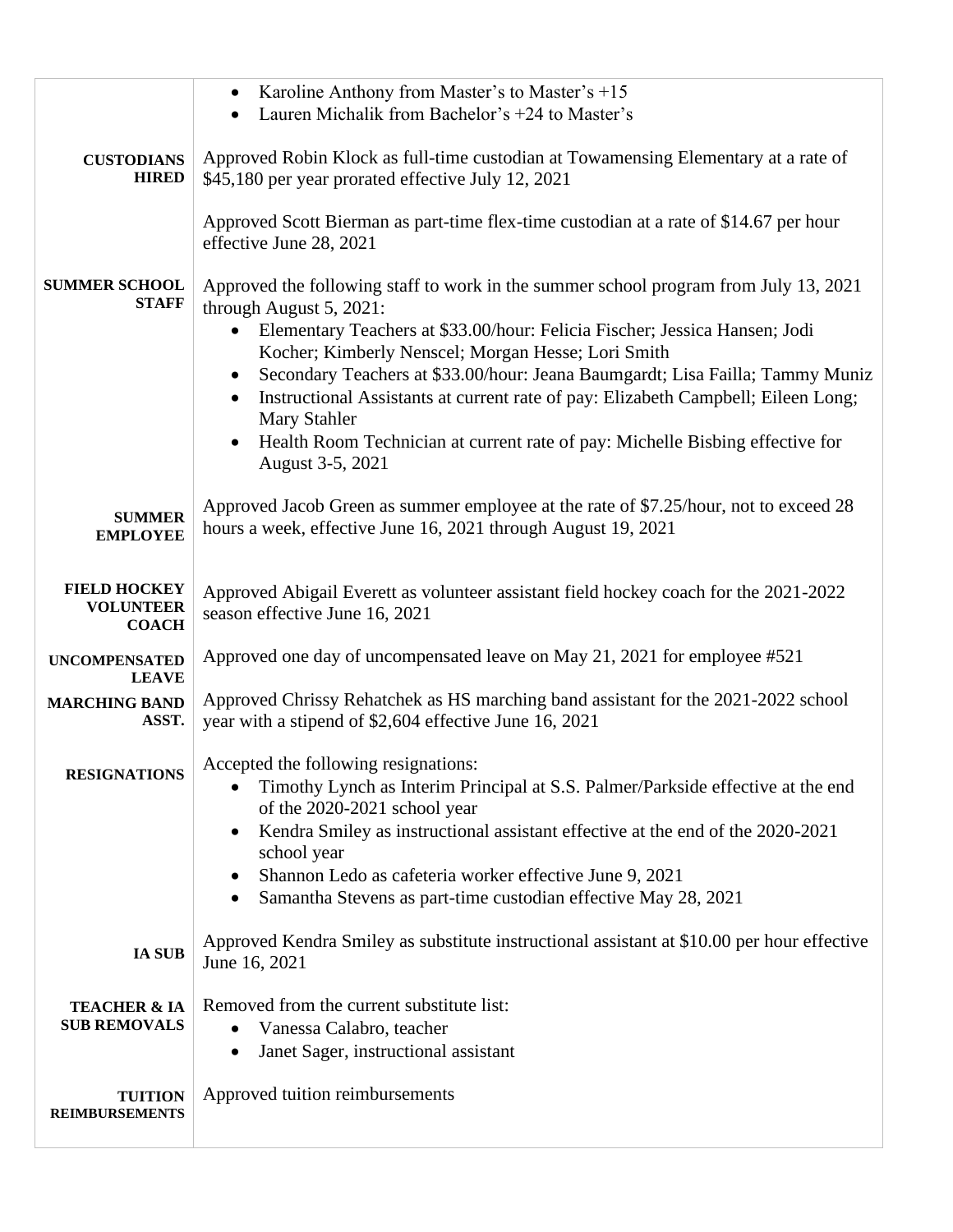| 1 <sup>st</sup> READINGS<br>POLICIES 113-<br>113.1-113.2-113.3-<br>113.4-123.1-123.2-<br>246 | Approved the first reading of the following policies:<br>1) Policy #113 Special Education<br>2) Policy #113.1 Discipline of Students with Disabilities<br>3) Policy #113.2 Behavior Support<br>4) Policy #113.3 Screening and Evaluations for Students with Disabilities<br>5) Policy #113.4 Confidentiality of Special Education Student Information<br>6) Policy #123.1 Concussion Management<br>7) Policy # 123.2 Sudden Cardiac Arrest<br>8) Policy # 246 Student Wellness |
|----------------------------------------------------------------------------------------------|--------------------------------------------------------------------------------------------------------------------------------------------------------------------------------------------------------------------------------------------------------------------------------------------------------------------------------------------------------------------------------------------------------------------------------------------------------------------------------|
| $2nd$ READING<br><b>POLICIES &amp;</b><br><b>ADOPTION 218.1-</b><br>218.3-338                | Approved the second reading and adoption of the following polices:<br>1) Policy #218.1 Weapons<br>2) Policy #218.3 Discipline of Student Convicted/Adjudicated of Sexual Assault<br>3) Policy #338 Sabbatical Leave                                                                                                                                                                                                                                                            |
| <b>POLICY #248</b><br><b>RETIRED</b>                                                         | Approved the retirement of the Policy #248 Sexual Harassment as this policy is now<br>covered under another existing and active district policy                                                                                                                                                                                                                                                                                                                                |
| PSBA VOTING<br><b>DELEGATES</b>                                                              | Appointed Directors Doris Zellers and Kathleen Fallow as voting delegates to the PSBA<br>Delegate Assembly on October 23, 2021                                                                                                                                                                                                                                                                                                                                                 |
| <b>CLASS OF 2021</b><br><b>GRADUATES</b>                                                     | Accepted the status that the designated members of the Senior Class of 2021 have<br>completed the graduation requirements set forth by the Pennsylvania Department of<br>Education and the Board of Education of the Palmerton Area School District (enclosure)                                                                                                                                                                                                                |
| <b>CARBON-</b><br><b>MONROE-PIKE</b><br><b>D&amp;A AGREEMENT</b>                             | Approved the letter of agreement with the Carbon-Monroe-Pike Drug & Alcohol<br>Commission, Inc., for the 2021-2022 school year at a total cost of \$14,000                                                                                                                                                                                                                                                                                                                     |
| PREFERRED EAP<br><b>AGREEMENT</b>                                                            | Approved the service agreement with Preferred EAP beginning July 1, 2021 through<br>June 30, 2024                                                                                                                                                                                                                                                                                                                                                                              |
| <b>GARAGE RENTAL</b><br><b>AGREEMENT</b>                                                     | Approved the three (3) year lease and rental agreement, beginning on July 15, 2021 and<br>expiring on July 15, 2024, with Robert Hahn for the right half of a garage owned by the<br>Palmerton Area School District located at 3681 Fireline Road                                                                                                                                                                                                                              |
| <b>SCHWAB</b><br><b>COUNSELING</b><br><b>AGREEMENT</b>                                       | Approved the agreement with James R. Schwab for behavioral intervention and<br>counseling at the rate of \$100/hour as needed for the 2021-2022 school year                                                                                                                                                                                                                                                                                                                    |
| <b>LEHIGH LEARNING</b><br><b>ACADEMY</b><br><b>AGREEMENT</b>                                 | Approved the agreement with Lehigh Learning Academy, Inc. for educational services<br>for the 2021-2022 school year                                                                                                                                                                                                                                                                                                                                                            |
| <b>BHA SERVICES</b>                                                                          | Approved the contract for services with Behavioral Health Associates for the 2021-2022<br>school year                                                                                                                                                                                                                                                                                                                                                                          |
| <b>SCHOOL</b><br><b>PSYCHOLOGIST</b>                                                         | Approved Art Feinberg, school psychologist, for an additional 10 days for the 2020-2021<br>school year at a rate of \$420/day                                                                                                                                                                                                                                                                                                                                                  |
|                                                                                              | Approved Art Feinberg, school psychologist, at a rate of \$420/day not to exceed 130<br>days effective for the 2021-22 school year                                                                                                                                                                                                                                                                                                                                             |